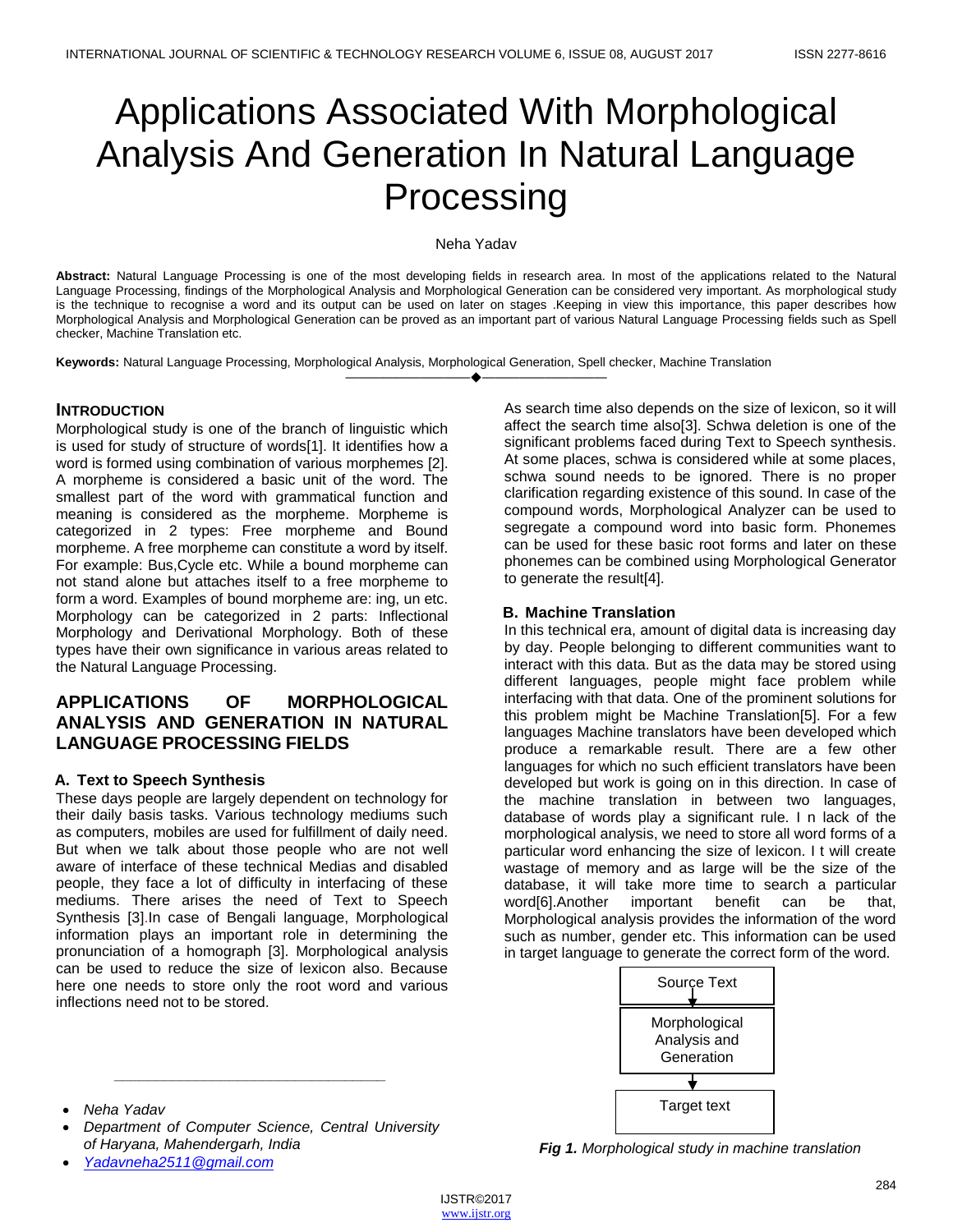### **C. SPELL CHECKER**

While writing a over a document, there arise a possibility of misspell a word. A Spell checker is an application that is used to identify whether a word has been spelled correctly or not. Sometimes misspelled words show the carelessness of one's personality. A spell checker might be an individual unit or it might be part of a larger application such as Microsoft office word application [7].Spell checker functionality can be divided into two parts: Spell check error detection and Spell check error correction. Spell check error detection phase only detects the error while Spell check error correction will provide some suggestions also to correct the error detected by Spell check error detection phase. For morphologically rich language, it is more suitable to use morphological based spell checker. Because for a morphologically rich language, there will be large number of inflections and it will take too much space to store all forms, In that case morphology can reduce the size. One more advantage associated with morphology based spell checker is that it can handle the Name Entity problem[8].I f any new word is found which is not stored already in the lexicon, then that can be included in the particular paradigm of the lexicon.

### **D. Search Engine**

Search engine is an application program used to search a particular document over the internet using World Wide Web. Input is provided to the search engine, after that search engine provides results based on the input provided by user. A lot of search engines are available in the market, One of the such popular search engine is Google[9].Morphological Analysis and Generation improves the result of the search engine. Output of the search engine depends on the input words[10]. Suppose a word is provided as an input in inflected form and this word is not present in lexicon of search engine, it will affect output of search engine. In this case, Morphological Analysis of that word is done and root form is find out and if that root word is present in the dictionary, better output will be provided by the search engine. For language such as Arabic, Morphological Analysis can be taken as incremental process taking the next sensitive word pattern there by increasing the recall[11].

### **E. Information Retrieval**

These days, a lot of are using internet. With the vast number of users, amount of data to be stored is also increasing day by day. There arises the need of effective technique for information retrieval .Information retrieval is the process of retrieval of information resources from a collection of information resources. Searching process can be based on metadata or it can be based on full-text indexing. Process of information retrieval begins with a query entered into a system by the user. In information retrieval a query does not uniquely identify a single object in the collection. Instead, several objects may match the query, perhaps with different degrees of relevancy. Most of the IR system, First compute a numeric score based on how well an object is related to the query , and then objects are ranked according to this value. After that, the top ranking objects are then shown to the user. In case of cross-lingual Information Retrieval, Morphological Analysis and Generation yield more effectiveness in getting output.

Morphological Analysis can be applied on the words which are not present in the dictionary, After getting the root word as an output of Morphological Analysis, that root word is searched in the dictionary[12]. For morphologically analyzed queries , MAP score is better than those without that analysis.

## **CONCLUSION**

After discussing all the applications of morphological analysis and morphological generation in the field of Natural Language Processing, it can be concluded that morphology is one of the dominant part of the literature for morphologically rich language, as it is providing the basic structure of the word. From the root form, various inflections are generated and these inflections are acting as the subunits for sentences and paragraphs etc. All these applications of Morphological Analysis and Morphological Generation help to achieve better results in various processes. These applications are not limited to a particular language but can be included upto Hindi, Arabic, Marathi depending upon the particular field.

### **REFERENCES**

- [1]. Nikhil Kanuparthi, Abhilash Inumella, Dipti Mishra Sharma,‖ Hindi Derivational Morphological Analyzer", Proceedings of the Twelfth Meeting of the Special Interest Group on Computational Morphology and Phonology (SIGMORPHON2012), pages 10–16,Montre´al, Canada, June 7, 2012. c 2012 Association for Computational Linguistic.
- [2]. Neha Yadav, "Existing Morphological Analyzer and Different approaches used" Proceedings of National Coference on Emerging Trends in Computer Science and Electronics Engineering(ETCSEE-2016)", pages 148-151, April 2016
- [3]. Shyamal Das Mandal, Somnath Chandra2 and Swaran Lata," Use of Part Of Speech (POS) and morphological information for resolving Multiple Pronunciations in Pronunciation Lexicon Specification (PLS) for Indian Languages – Bengali as a Case Study"
- [4]. Shikha Kabra, Ritika Agarwal, Neha Yadav," Rule Based Schwa deletion Algorithm for Text To Speech Synthesis in Hindi", adfa, p. 1, 2011. © Springer-Verlag Berlin Heidelberg 2011
- [5]. Sadik Bessou, Mohamed Touahria," Morphological Analysis and Generation for Machine Translation from and to Arabic" International Journal of Computer Applications (0975 – 8887) Volume 18– No.2, March 2011
- [6]. Vishal Goyal, Gurpreet Singh Lehal," Hindi Morphological Analyzer and Generator" First International Conference on Emerging Trends in Engineering and Technology 978-0-7695-3267- 7/08 \$25.00 © 2008 IEEE DOI 10.1109/ICETET.2008.11